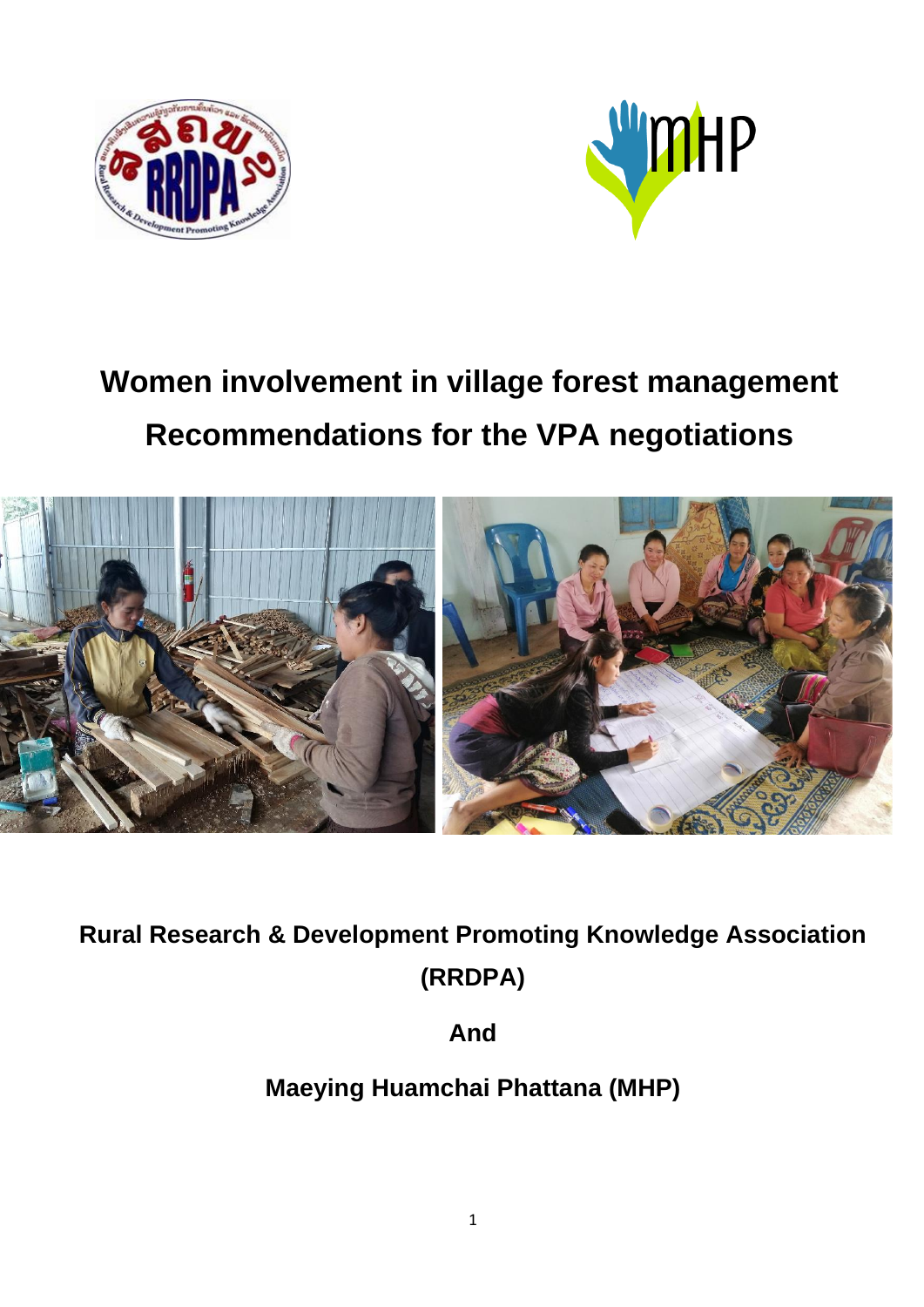#### **1. Introduction**

As part of its Forest Law Enforcement, Governance and Trade (FLEGT) Action Plan, the European Union (EU) is currently negotiating a Voluntary Partnership Agreement (VPA) with the Lao PDR. The VPA is a legally-binding bilateral trade agreement that aims to address illegal logging by improving forest governance and ensuring that only legal timber is exported to the EU. Improved forest governance requires that all stakeholders, including women, can participate in decisions that affect the management of their forests, and that women have the same opportunities as men to benefit from the VPA agreement, such as improved access to forest resources critical to livelihoods and opportunities for employment within timber processing.

j

#### *1.1.CSO involvement in FLEGT -VPA in Laos*

Rural Research & Development Promoting Knowledge Association (RRDPA) and Maeying Huamchai Phattana (MHP) are working closely with the FLEGT standing office and Department of Forestry Inspection (DOFI) on developing a Timber Legality Definition (TLD) to support the FLEGT Voluntary Partnership Agreement (VPA) process (FLEGT VPA). RRDPA is focusing on Village Use Forest issues and has completed conducting the research on village use forest in Xayabouly which is focused on the timber supply chain at village level and the results of this research have been used to improve TLD4. MHP has been focussed on the development of women and ethnic groups in Bokeo since 2010, and its Director, Ms Vansy Senyavong, is the Lao CSO representative on the Lao-EU VPA negotiation committee.

#### *1.2. Aim of the research*

The research aimed to gather the existing information related to gender issues and women involvement in forest management both local and national level according to the existing legal framework and highlight any gaps, inconsistencies if any; clarify the roles of women in forest management according to legal framework and cultural norms; provide an update on the new law and regulations that support gender involvement.

### **2. The legal framework related to gender and forestry**

Lao PDR has a strong legal framework for promoting gender equality but significant gaps remain. The legal and regulatory framework in Lao PDR – including laws, Government instruction orders and administrative procedures related to business and trade – are gender-neutral. The Convention on the Elimination of all forms of Discrimination against Women (CEDAW) has also been ratified by Lao PDR, with the 2004 Law on Development and Protection of Women (No 70/PO), being enacted to satisfy Lao's requirements under this convention.

The Forestry Law (2019) is drafted in a gender-neutral manner and does not mention gender or women in any of its articles so that its provisions apply to both men and women, as well as businesses and organizations. It does not include any specific provisions that would assist women to overcome the traditional and other barriers to their engagement and control of economic activities.

The new Land Law – with revisions by the National Assembly (2019) no longer includes the current protection clause for married women. In fact, despite the importance of land to women's livelihoods, the new Land Law does not include the need for dual names (wife and husband) to appear on land titles (LIWG, 2020). However, GIZ (2019:9), suggests that this law does not need to mention gender dimensions explicitly, since other relevant legislation – the Constitution,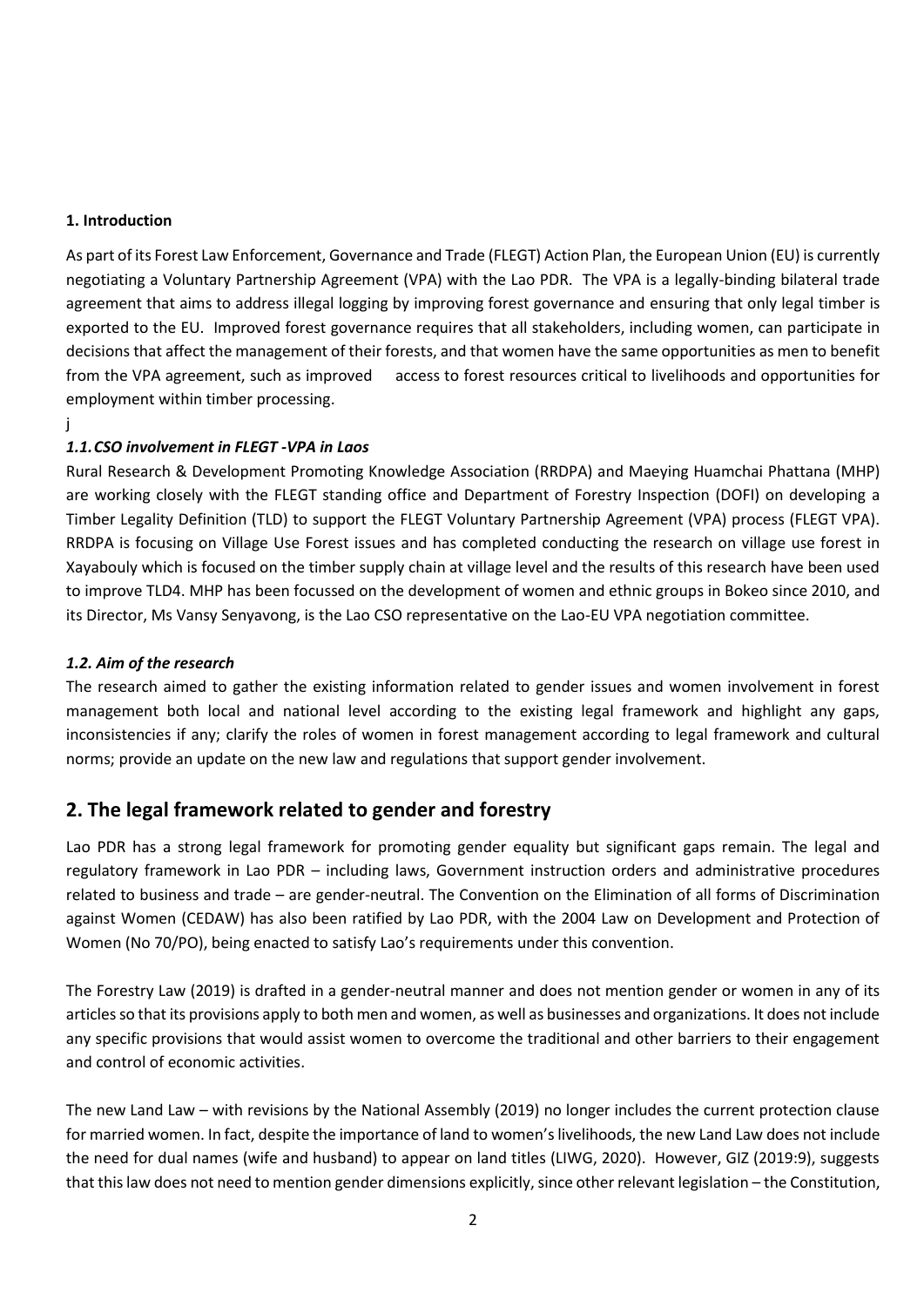the Labour Law, the Family Law, the Law on Women´s Union, and the Law on the Development and Protection of Women – already provide the legal basis for gender equality throughout all sectors.

In 2019, in order to prepare for the 2021-2025 Forestry Action Plan, the Ministry of Agriculture and Forestry (MAF) held a workshop to review the work of its Office for the Advancement of Women (OAW) over the previous period. The workshop minutes noted that gender mainstreaming had not been well understood or implemented due to a lack of disaggregated data, a failure to review lessons learnt and a lack of clarity over responsibilities (MAF, 2020). In particular, the OAW was under-resourced, with many donors preferring to channel resources to enhance the role of women via the Lao Women's Union (or LWU, which is the mass organisation representing women under the Party structure in Lao PDR) instead of OAW. To address these shortcomings, the Draft Forestry Action Plan 2020-2025 and Forest Strategy to 2030 (MAF, 2020) specifies that gender work must be integrated into all actions of forest management.

## **3. Previous studies undertaken in relation to gender and forestry in Lao PDR**

#### *3.1 Studies at village level*

Forest resources are particularly important for poorer households, who depend upon them for nutrition of their families, for fuelwood and for income. Bamboo shoots, mushrooms, forest vegetables and small fish/crustaceans are mostly gathered by women for home consumption, while Non-timber Forest Products (NTFP's) provide 50% of the cash income of rural villages (LWU, 2018). Women often take responsibility for collecting firewood, which is then used for cooking and warmth. Along with looking after children and other household chores, the time spent gathering forest resources contribute to "time-poverty", which limits their opportunities in education or for more rewarding economic opportunities such as employment (LWU, 2018). A loss of forest resources therefore impacts women disproportionately compared to men.



*Figure 1: Women use of forest resources is usually centered on management and use of firewood, forest food, medicinal plants, etc.*

#### *3.2 Studies of women's employment in the timber industry*

Despite their important role within the rural household, many women have been able to transition to fulltime employment where there are opportunities, including in the wood processing industry. In Paklay District, Sayaboury, the Huamchai Teak Processing Factory employs 230 people, of which 130 are women (Ling et al., 2021). Mill management reported that they preferred to employ women for finishing jobs (such gluing, sanding, assembly) since they "pay attention to detail, are more patient and less wasteful of wood." By contrast, men do the jobs that require heavy lifting and operating machinery. The 'defeminization of agriculture' is reflected in the finding that despite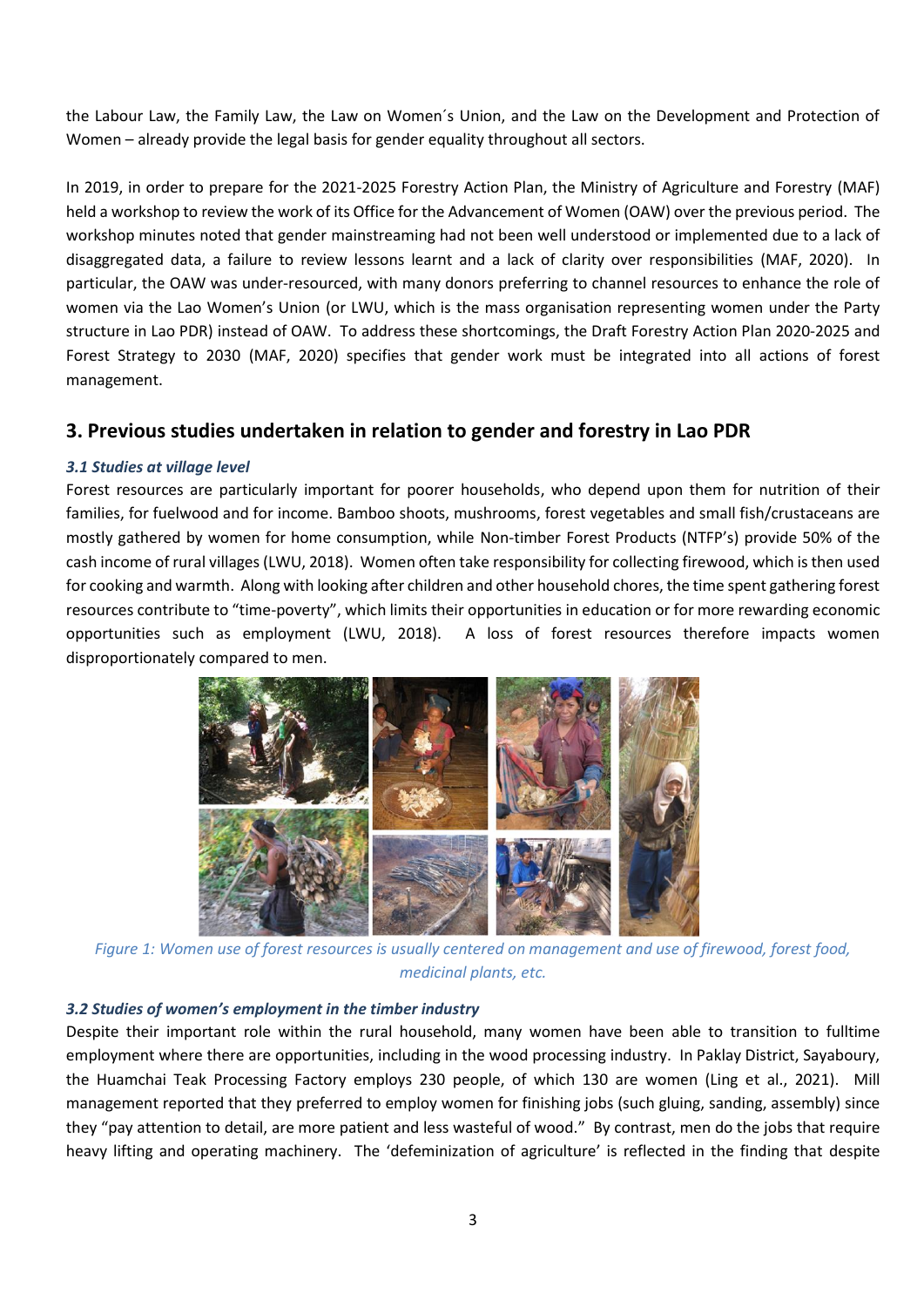women owning suitable land, agriculture was not considered to provide a meaningful alternative to mill employment, because the work is more difficult and the income is lower and more irregular.

Burapha Agroforestry is constructing a new plywood mill in Hin Heup District, Vientiane Province, which will have over 300 employees, of which 65% are expected to be women, when it starts operations in the first quarter of 2021 (Adam Redman, personal communication, 7/1/2021). Female graduates from the Wood Technology school of the Faculty of Forestry (FoF), National University of Lao PDR (NUoL) are being actively employed in management and supervisory positions with the company (Figure 2).



Figure 2: Newly recruited graduates, of which half are women, at a company training session, 7/1/2021

# **4. Opportunities for women involvement in timber supply chain**

Women's participation in supply chains is usually limited to harvesting and small-scale retail trade, while men dominate larger businesses and tend to engage in higher value chains. As processing become more capital-intensive, or as the scale increases, women's participation tends to decrease. Women's participation also diminishes when the distance to the trading location increases, often due to socio-cultural norms.

*Table 1: the opportunities for women involvement in timber supply value chain based on literature review, interview with informants at central, provincial, district and village level.*

| <b>Activities</b>        | <b>Opportunities for women</b>                                                                                                                                                                                                                                            |  |  |  |
|--------------------------|---------------------------------------------------------------------------------------------------------------------------------------------------------------------------------------------------------------------------------------------------------------------------|--|--|--|
| <b>Forest land</b>       | Women covered in great numbers in forest restauration, conservation, in providing comments                                                                                                                                                                                |  |  |  |
| allocation and           | and fully participate in decision making and own land. Women should also be entitled to benefit                                                                                                                                                                           |  |  |  |
| demarcation              | from timber sale if the timber is cut on private land                                                                                                                                                                                                                     |  |  |  |
| <b>Forest management</b> | In the Forest Strategy, there is a call for gender equality, in the Village Forest Management Plan                                                                                                                                                                        |  |  |  |
| plan                     | (VFMP), women can participate as members of Mass Organizations: LYU, LFNC, etc.                                                                                                                                                                                           |  |  |  |
| <b>Forest harvesting</b> | Women can be involved in inventory, recording to timber harvested, yearly planning and<br>harvesting, participate in monitoring forest harvesting to ensure that harvests are in line with<br>management plans.                                                           |  |  |  |
| <b>Tree marking</b>      | Women has high responsible for reforestation, some with knowledge of trees, could be involved<br>in Women are responsible for reforestation, some with knowledge of trees, they can be involved<br>in tree felling and tree monitoring assessments to ensure transparency |  |  |  |
| <b>Selling timbers</b>   | Women could be appointed members of the timber auction committee and be involved in the<br>negotiation about the timber bidding and sale                                                                                                                                  |  |  |  |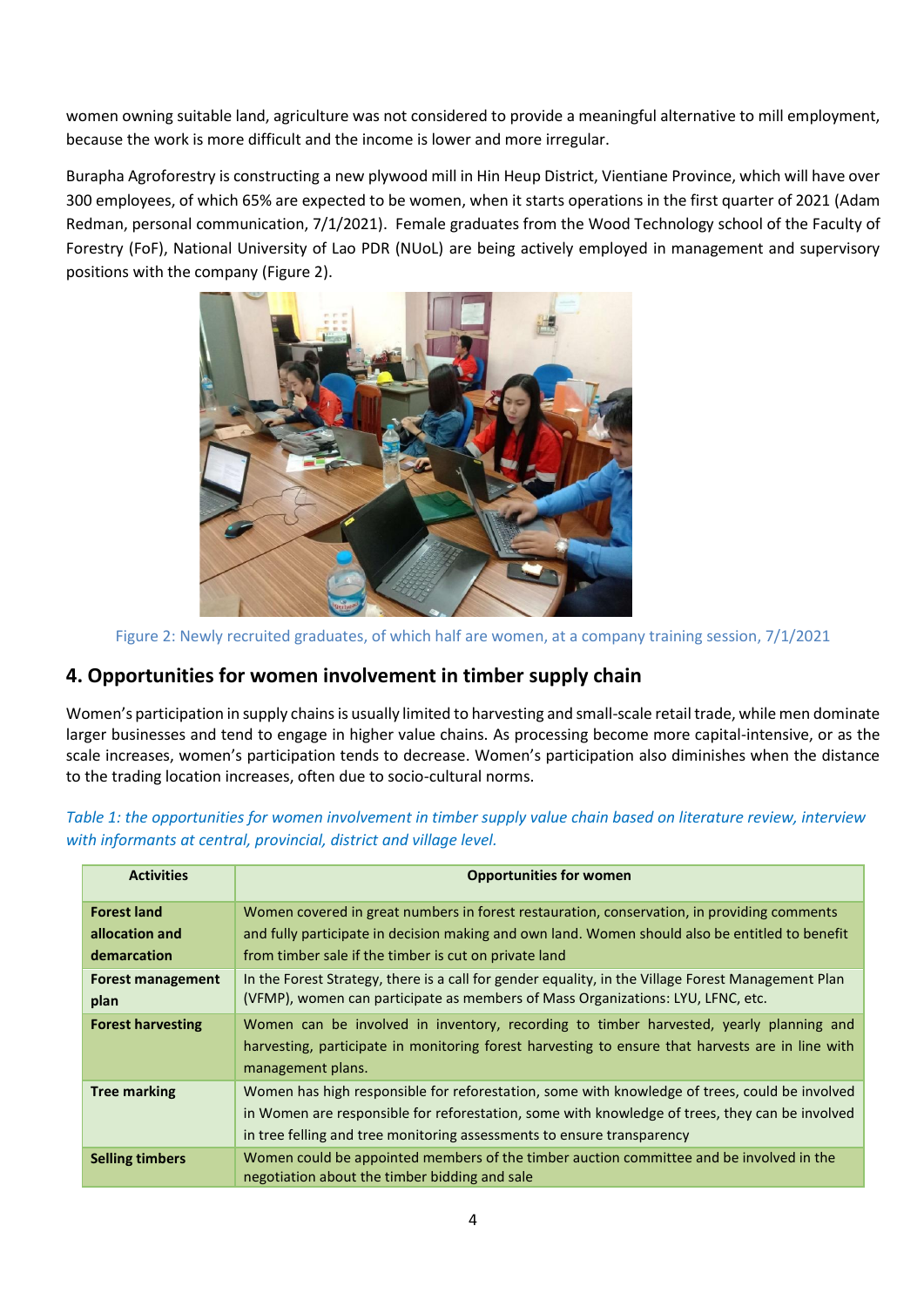| <b>Fund management</b>  | Women should be among the committee who decide about the use of the fund<br>Follow up to ensure that 50% of the fund goes to women, they could also act as<br>treasurer/accountant |  |
|-------------------------|------------------------------------------------------------------------------------------------------------------------------------------------------------------------------------|--|
| <b>Other activities</b> | Women are encouraged and able to participate as needed                                                                                                                             |  |

# **5. Findings from the interviews and field survey**

#### *5.1 Phieng & Thongmixay district, Xayabouly Province*

#### Women representation in district offices

In both Phieng and Thongmixay districts, DAFO displays the lowest proportion of female staff with only 16% all units combined in Phieng and 25% in Thongmixay. The rate is even lower for forestry division with only one woman out of a staff of eight. Fortunately, DAFO compensate for the lack of female staff by relying on the LWU to raise awareness about gender issues and related laws at community level. DAFO director in Thongmxay admit that there are not that many women that choose to become a forester.

#### *Table 2: Percentage of female staff in district offices*

| <b>District</b> | <b>DAFO</b> |         | <b>DONRE</b> |          | LWU   |          |
|-----------------|-------------|---------|--------------|----------|-------|----------|
| Staff           | Total       | Women   | Total        | Women    | Total | Women    |
| Phieng          | 49          | 8(16%)  | 24           | 10 (42%) |       | 7 (100%) |
| Thongmixay      | 28          | 7 (25%) | 17           | 6(35%)   | q     | 9(100%)  |

#### *5.2. Navene & Napeuy villages*

Navene and Napeuy villages are predominantly Lao, Hmong and Khmu, with women in both villages involved in many forest management activities. However, the women of both villages have faced the challenges as shown in Table 3.

#### *Table 3: Opportunities and challenges for women involvement in timber supply chain at village level*

|                                                | <b>Navene village</b>                                                                                                                                                                                                                                                                                                                                                                                                                                                                                                                                                                                                                                                                                                                                                                                       | <b>Napeuay village</b>                                                                                                                                                                                                                                                                                                                                                            |
|------------------------------------------------|-------------------------------------------------------------------------------------------------------------------------------------------------------------------------------------------------------------------------------------------------------------------------------------------------------------------------------------------------------------------------------------------------------------------------------------------------------------------------------------------------------------------------------------------------------------------------------------------------------------------------------------------------------------------------------------------------------------------------------------------------------------------------------------------------------------|-----------------------------------------------------------------------------------------------------------------------------------------------------------------------------------------------------------------------------------------------------------------------------------------------------------------------------------------------------------------------------------|
| supply chain<br>in timber<br>Women involvement | • Women have been involved in forest planting and<br>also in controlling or emergency issues with forest.<br>• Women are not suitable for the fieldwork can<br>participate in meeting in decision making altogether<br>with LYU, LFNC, LWU, etc. regarding VFMP.<br>• Women could join the timber listing on log landing 1<br>or 2 given that its located in the village surrounding.<br>• Women should also know how to mark the trees and<br>calculate the number of m3 to ensure transparency.<br>• Women should be involved in the negotiation about<br>the timber sale as women trader are involved.<br>• Women should be among the committee who<br>decide about the use of the fund<br>• Follow up to ensure that 50% of the fund goes to<br>women<br>• Women could also act as treasurer/accountant | • Women could be member of the VFC but they<br>have little knowledge<br>• VFMP: women can be fully empowered in<br>decision making process<br>• Planting: actually, women are the one who are<br>the most active in planting trees<br>• Inventory: women could eventually join the<br>timber inventory team and of course the land<br>owner if the timber is cut on private land. |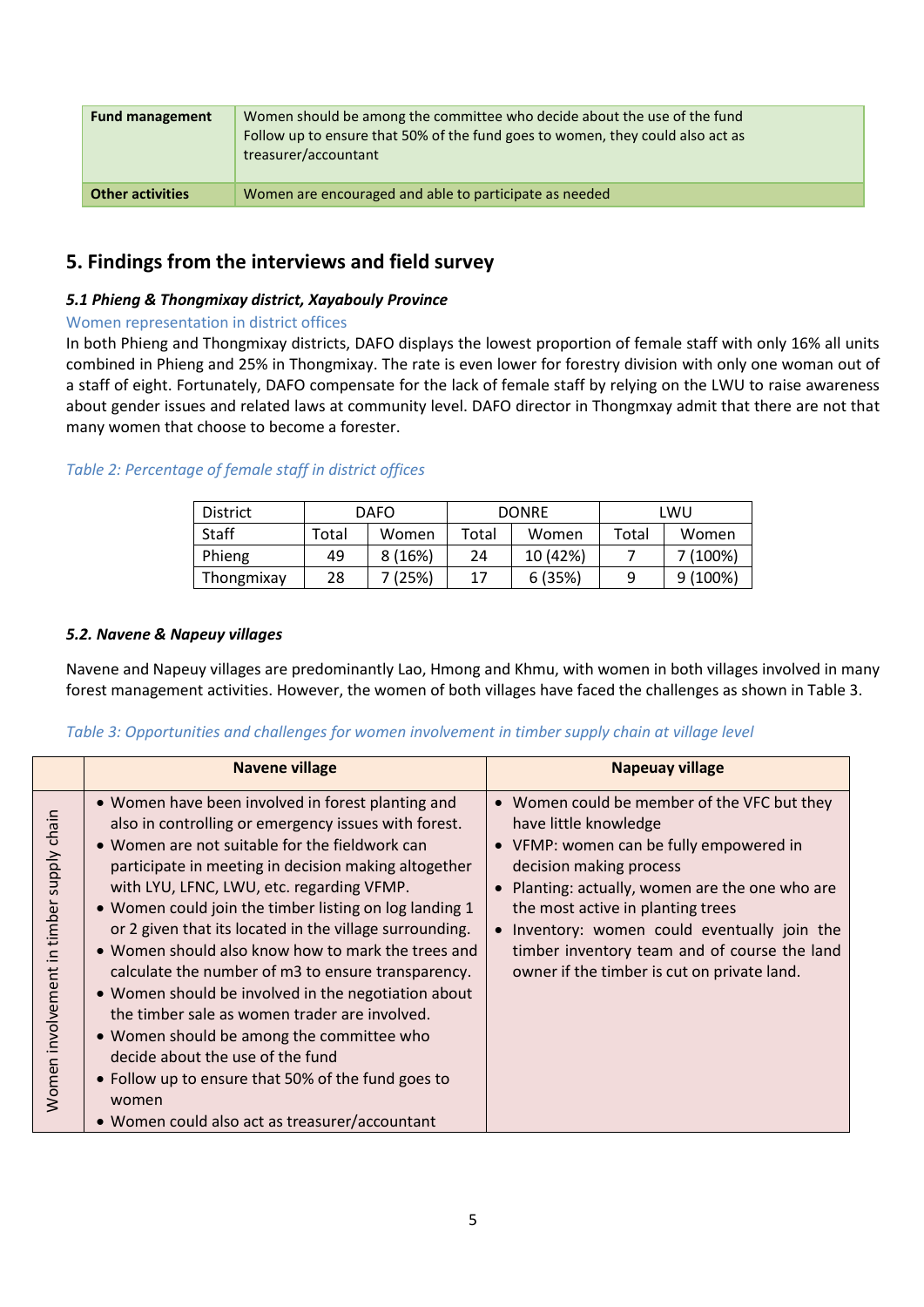| llenges<br>Lerd | • Ethnic Lao women said that they have low<br>motivation in getting involved in forest management<br>as they are located from the forest.<br>. Men mostly enters the forest while the wife are<br>involved in gardening and animal husbandry. | • No target requirements for women<br>participation<br>• Lack opportunities to increase their capacity<br>• Poverty<br>• Husband would not let the women participate<br>• Lack of interest<br>• Women don't know their rights<br>• Women are not formally appointed in any<br>committees so they are not empowered in<br>decision making |
|-----------------|-----------------------------------------------------------------------------------------------------------------------------------------------------------------------------------------------------------------------------------------------|------------------------------------------------------------------------------------------------------------------------------------------------------------------------------------------------------------------------------------------------------------------------------------------------------------------------------------------|
|-----------------|-----------------------------------------------------------------------------------------------------------------------------------------------------------------------------------------------------------------------------------------------|------------------------------------------------------------------------------------------------------------------------------------------------------------------------------------------------------------------------------------------------------------------------------------------------------------------------------------------|

#### *5.3. The situation of women in Bokeo, based on the experience of MHP*

#### *5.3.1 MHP and gender mainstreaming at community level*

Bokeo province is located in the north-west of the country, and is characterised by a high proportion (about 60%) of non-Lao/Tai ethnic groups (including Hmong, Khmu, Lamet, Akha and Lahu) that largely rely upon upland agriculture for their livelihoods. These ethnic villages are patrilineal, and MHP has a number of projects to develop this community. A key facet of MHP's activities is Gender Action Learning (GAL), originally developed by Oxfam and defined as follows:

GAL is a community-led empowerment methodology for i) individual life and livelihood planning; ii) collective action and gender advocacy for change; and iii) institutional awareness raising and changing power relationship with service providers, private sector stakeholders and government bodies (MHP, 2015:1).

MHP has been using GAL's tools in rural ethnic communities in Bokeo since 2013, and has since become a model for the use of these tools throughout the country, with requests for training from a range of government and nongovernment organizations. Evaluations have shown that the use of GALs tools (such as that shown in Figure 3) has been able to bring about positive changes in relationships between men and women, including a redistribution of household workload, a reduction in domestic violence against women and increased participation and decision making for women at village level (EU and Oxfam, 2019).



*Figure 3: Example of the Journey Road Tool, which can be used by individuals, communities or organizations to plot the pathway to positive changes in livelihoods due to better gender relations*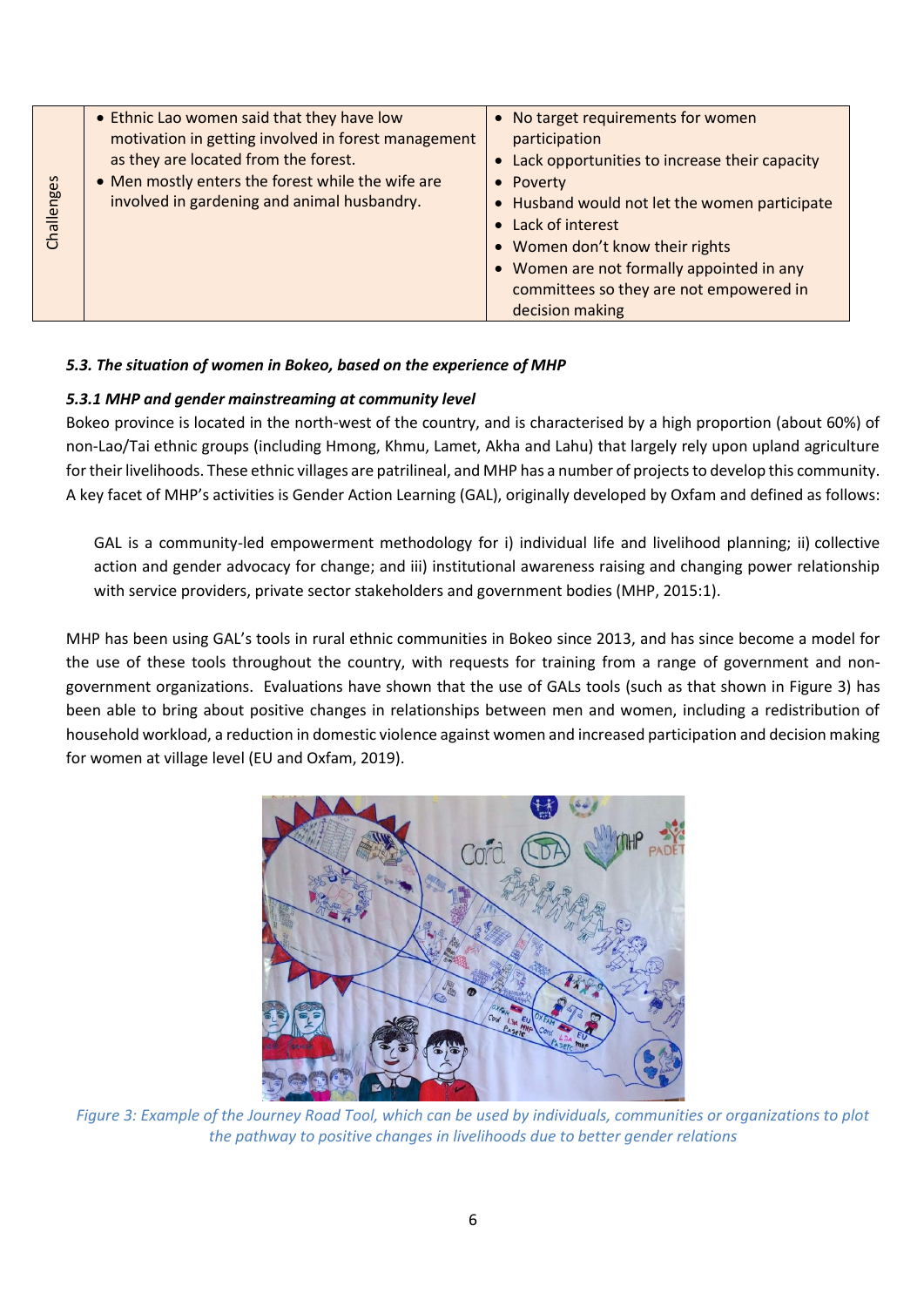MHP has extended the use of GALS tools to forest management, by developing a training program for the capacity building of forest management committees at village level. By ensuring that the voices of women are respected (and represented) in these committees, they are better able to implement forest use regulations with villagers.

#### *5.3.3 Women in forestry within local government*

Table 4 shows the women employed at the Bokeo Provincial Agriculture and Forestry Office (PAFO) in forestry related activities. Less than 20% are women, even though women make up half of all forestry graduates at the National University of Lao PDR (Dr Khamtan Phonethip, 7/1/2020)<sup>1</sup>. All are based in administrative, rather than field positions. *Table 4: Summary of employees in forestry related activities at PAFO Bokeo*

| <b>Section</b>           | <b>Total Staff</b> | Women   |
|--------------------------|--------------------|---------|
| Forestry                 | 19                 | 3(15%)  |
| <b>Forest Inspection</b> | 11                 | 2(18%)  |
| <b>Protected Forest</b>  | 19                 | 4 (21%) |
| <b>TOTAL</b>             | 49                 | 9(18%)  |

When asked about the challenges facing women within the government forest service in Bokeo, a PAFO representative reported that although women have the same opportunities as men in theory, it is challenging to apply these in practice. Most women are reluctant to undertake forest survey fieldwork because it involves a lot of walking and may require camping out overnight.

#### *4.3.3 Women in timber processing*

There are no large wood processing factories in Bokeo at present, although this situation may change from 2030 when the approximately 25,000 hectares of rubber, planted from 2005, will begin to reduce its latex production and need to be harvested for its timber. There are a few small wood and furniture factories run as family businesses, which rely upon on privately owned wood for their operations.

# **6. Summary of issues related to gender**

This Gender Brief demonstrates that Lao PDR does have the legal framework and strategies in place to ensure that there is gender mainstreaming in the forestry sector in Lao PDR. There has been past donor support to promote gender equality in forestry, including with the OAW within MAF. However, it remains difficult in practice for women to fully participate and achieve their potential. These are given in Table 5.

#### *Table 5: Summary of iissues related to gender and forest management*

#### **Issues**

1. Despite a positive legal framework and strategy, gender has not yet been properly integrated in the government forest service in practice, and the majority of forestry staff are male and ethnically Lao/Tai (unable to speak ethnic languages).

2. Female forestry employees at all levels, but particularly at province and district level, find it difficult to go to the field

<sup>&</sup>lt;sup>1</sup> There are currently 646 students studying forestry at the FoF, NUoL, of which 338 are women (52%). There are four schools in the faculty, being Forest Economics and Wood Technology; Forest management; Watershed Management and Land Use Planning; and Conservation and Ecotourism. More men than women prefer Forest Economics and Wood Technology, while more women than men prefer Conservation and Ecotourism.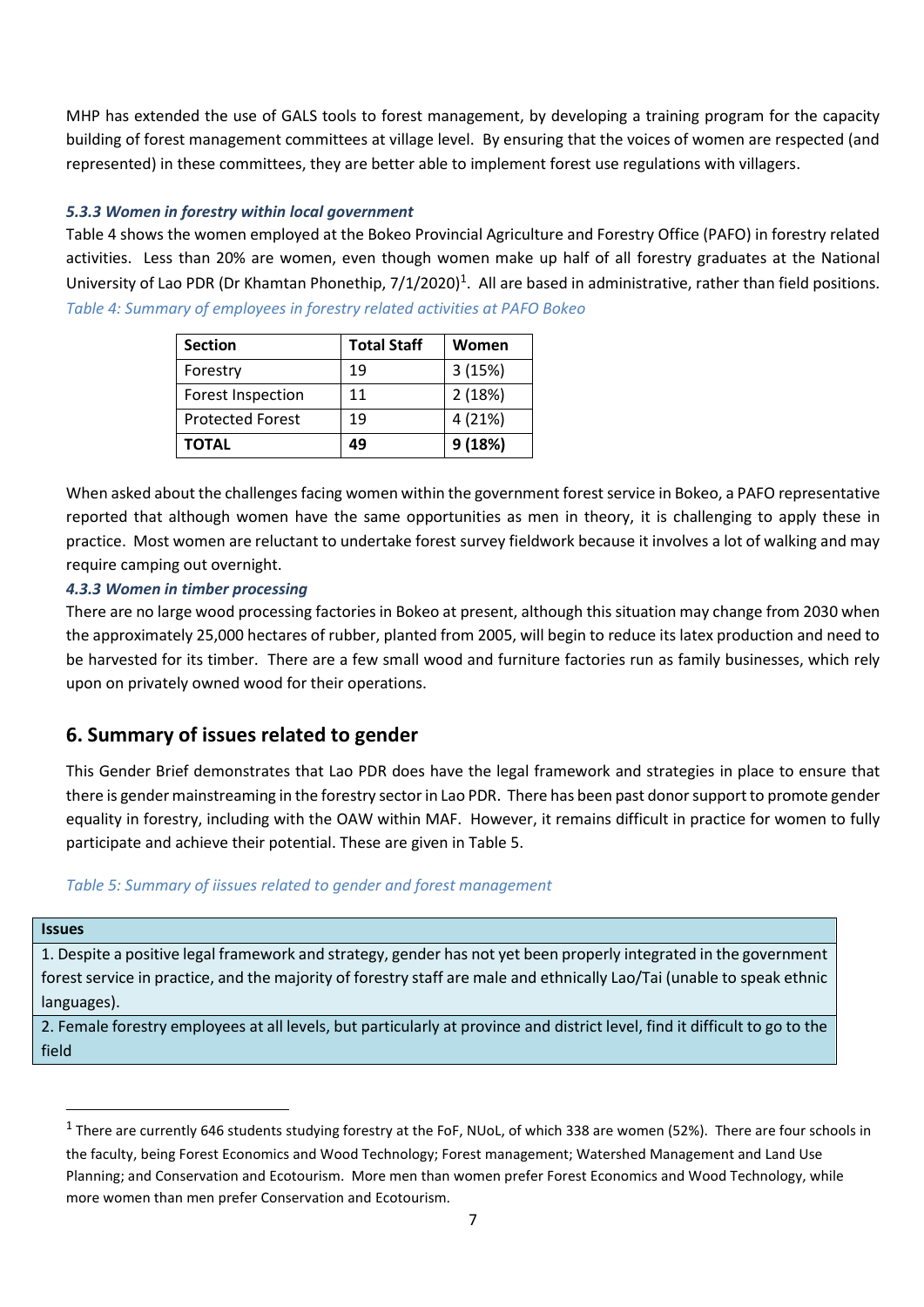3. While women are the main users of forest resources and possess vast botanical knowledge, they rarely participate in forest management due to a lack of education and traditional norms. They find it difficult to participate in exchange visits which would boost their knowledge and provide ideas for change.

4. Social norms, the gendered division of labor and gendered behavioral norms, as well as gendered spaces and species, all limit women's participation in decision making and participation in forest management.

5. Language can also be a barrier if only Lao is spoken in meetings since some women from certain ethnic groups do not or not sufficiently understand. Ethnic women remain the most socially-disadvantaged group in Laos.

6. The supply chains are male dominated at every node, with men having more power than women, more knowledge about markets, prices, timber species and policies. The wood processing sector is considered to be a 'male' sector unfit for women